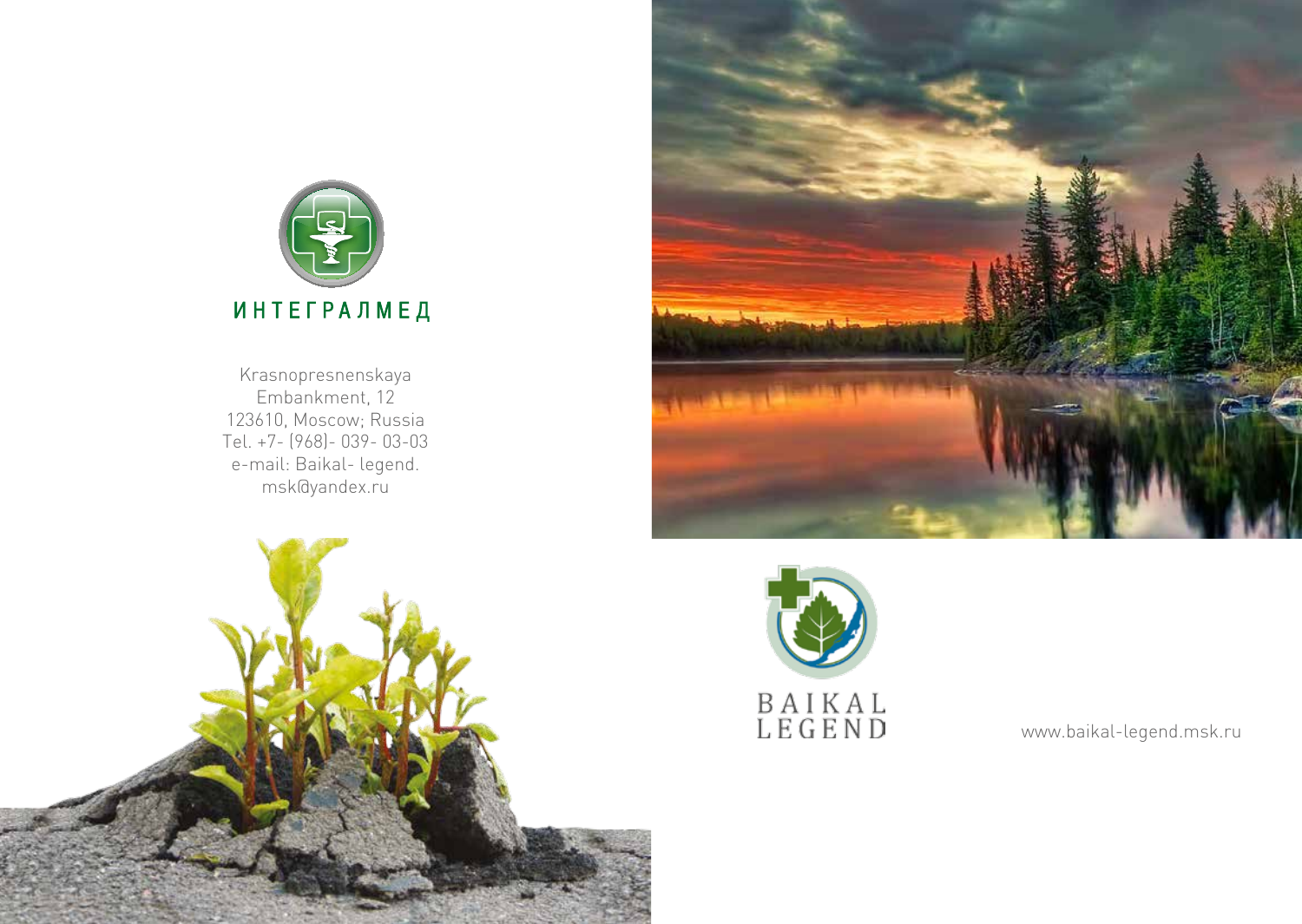# THE DISEASES OF CIVILIZATION

Diseases of civilization are the human diseases resulting due to industrialization, urbanization and as consequences of science and technological revolution. The diseases of civilization are characterized by oncological, mental, endocrinal, metabolic, diseases

SMOG

stresses, narcotic and psychoactive drugs abuse, intensification of labour, and sedentary lifestyle. Many of diseases of civilization are due to excessive or unhealthy diet. Deeply frozen meat and fish, fruits and vegetables stored until next harvest. Can it be

# THE LEGEND OF BAIKAL

of digestive and respiratory systems. Causes for diseases of civilization are ongoing and ever increasing environmental pollution, reduction of areole of natural biogeocenosis, agglomeration in cities, psycho-social

changed? If it cannot be stopped than it is necessary to somehow change the very adverse effect of all these factors on human body.



Baikal is one of the greatest lakes of the planet, i.e. the deepest (1637м), the oldest (about 25 mln. years) with most diverse flora and fauna among fresh water bodies. In area of the Lake of Baikal boundaries of various flora and fauna systems merge; the unrivaled ecosystem is present here.

The Baikal water body affects the climate of coastal area. The area of Baikal is distinguished by large total duration of sunshine. In some settlements it reaches up to 2524 hours that is more than on Black Sea resorts.

Main properties of Baikal water feeding the flora of Baikal can be characterized as follows: it contains very few diluted and suspended mineral, and lots of oxygen.

In 1996 Baikal was included in a list UNESCO World Heritage Sites.

Although Baikal itself and adjacent territories are steeped in legends of peoples living there the true legend of Baikal can be deemed unique and purest preparations manufactured under Trade Mark of the Legend of Baikal, i.e. BioChaga and BioDihydroquercetin.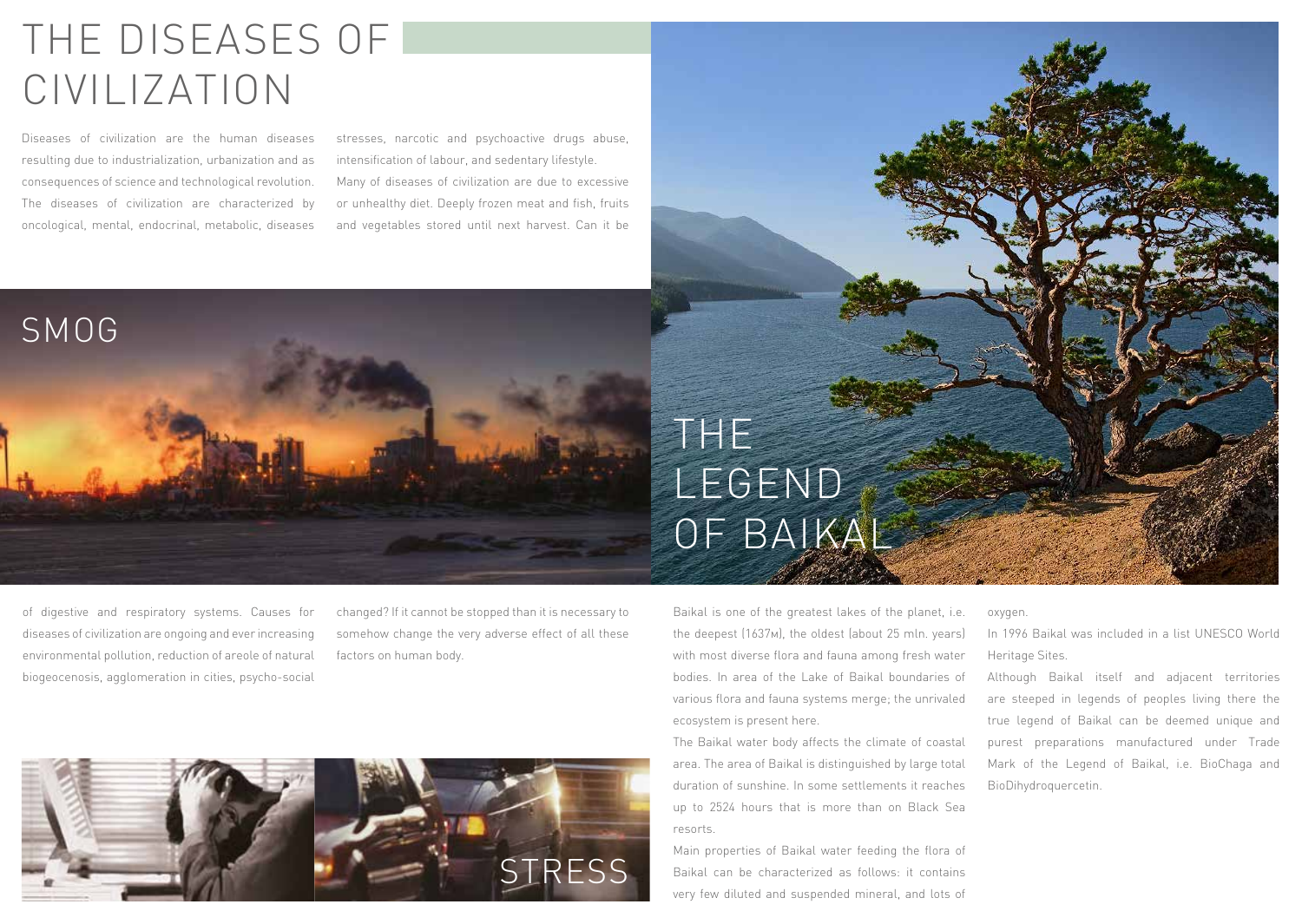

#### DIABETICS

The disease of age resulted in death of many people born and grown up in times of uncontrolled consumption of refined products and obesity. High body-weight index, environmental pollution and stresses are the circumstances multiplying the risk of diabetics.





#### ONCOLOGY

Almost every day we hear about larger risk of cancer affecting now not only elder people but very young people too. This is due to unfavorable lifestyle (e.g., hypoxia caused by air pollution), unhealthy diet, stresses and daily overwork.

- Presentation: powder with weight of 13 grams.
- Application: the product is recommended for use as biologically active food supplement – the source of polyphenol compounds.
- **Recommendations for use:** adults  $-$  dissolve 2 heaping teaspoons  $(0.9 - 1)$  g) in 100-200 ml of warm (not higher than 50 oС) boiled water; take 2-3 times a day 30 minutes before food, or 1.5

after food. Duration of treatment is – 1-2 months. Treatment can be repeated if necessary. Contraindications: idiocrasy to BAA components,

pregnancy, nursing. Seek medical advice before use.